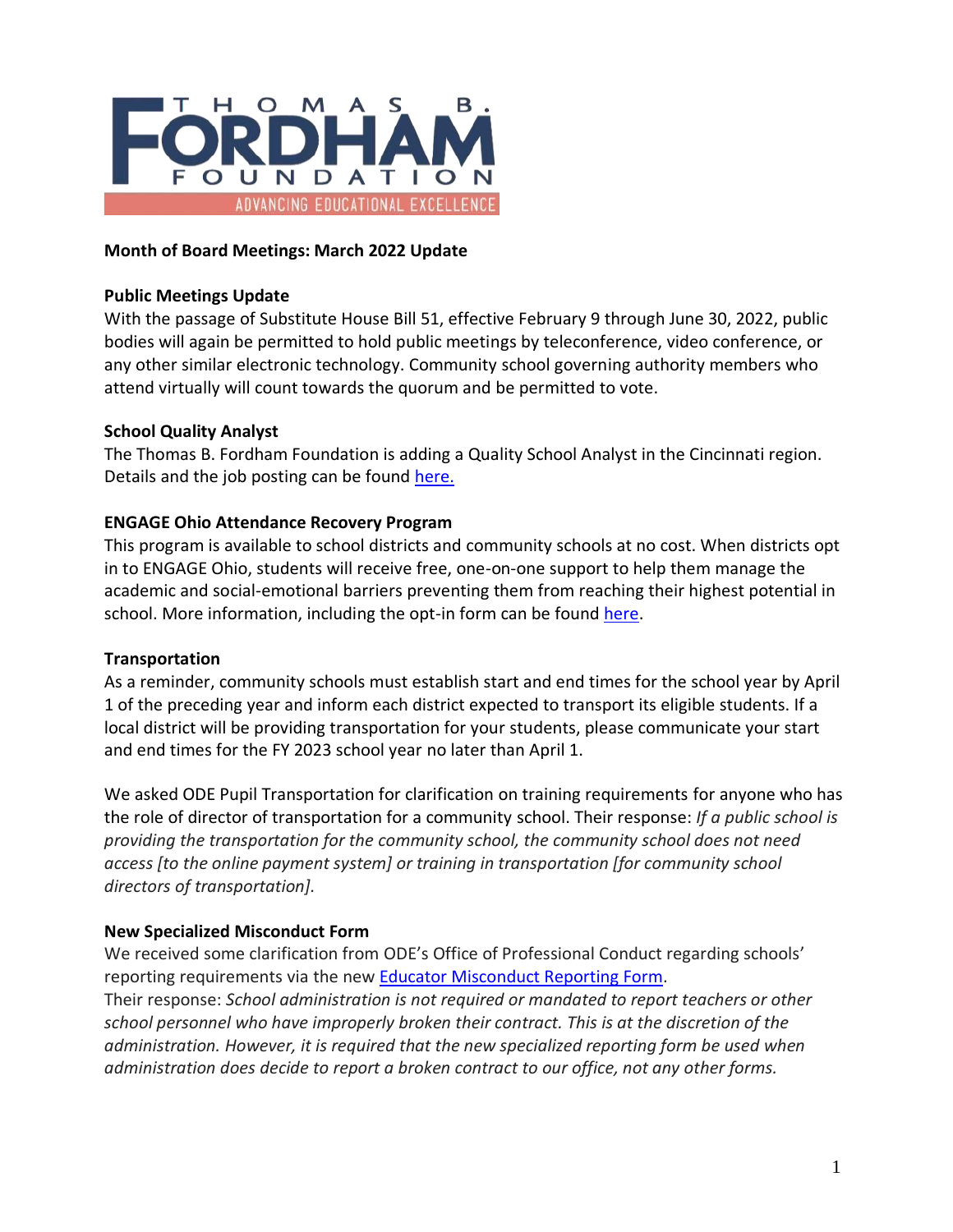## **Panorama Survey**

As part of Fordham's Alternative Accountability Framework, we will soon be providing the leaders of our sponsored schools with family and student Panorama Survey links to be administered this spring.

# **FY22 Kindergarten Readiness Assessment Data Appeals Open**

From Tuesday, February 22 through Friday, March 11, 2022, districts may appeal their FY22 kindergarten readiness assessment data. These data will not affect measures on the 2022 Ohio Report Cards. For more details about this appeal, visit the [EMIS Data Appeals webpage.](https://education.ohio.gov/Topics/Data/EMIS/Reporting-Responsibilities/Data-Appeals) For questions regarding data appeals, contact ODE's Office of Data Quality at [dataquality@education.ohio.gov.](mailto:dataquality@education.ohio.gov)

# **Trainings and Events**

• Catastrophic Cost Training (various dates from March  $7 - 27$ )

Virtual trainings can be accessed through the STARS application, Keyword: Catastrophic Cost. Trainings for the system will run from March 7 to 27 and include both over view of changes and comprehensive training.

- $\circ$  Note: The catastrophic cost program will open, for use by schools—including community schools—through April 29, 2022. Schools can submit reimbursement requests for costs exceeding the thresholds. More information about catastrophic cost reimbursement is available [here.](https://education.ohio.gov/Topics/Ohio-Education-Options/Public-Schools/Forms-and-Program-Information-for-Traditional-Publ/Catastrophic-Cost-Reimbursement)
- [NAEP High School Transcript Study Webinar](http://cloud.nagb-gov.org/hsts-registration) (March 16) Join the National Assessment Governing Board for a virtual event about the 2019 National Assessment of Educational Progress (NAEP) High School Transcript Study results.
- [Developing Emergency Operations Plans K-12](https://remstacenter.org/TBR/TrainingRegistration.aspx?trainingsid=5429) (March 30) This free 2.5-hour training presents important federal guidance on school emergency management planning.

## • [Rising Leaders Initiative](https://www.publiccharters.org/what-you-can-do/rising-leaders-initiative) (Application due March 15, NAPCS) A leadership development and advocacy training program for charter high school students who want to become active participants in education policy decisions in their local communities. The Rising Leaders Initiative is a one-year commitment. Accepted students will:

- o Participate in monthly virtual trainings with experts in civic participation, education advocacy, coalition building and develop leadership and public speaking skills.
- $\circ$  Commit to create and lead advocacy clubs in their charter schools and develop impactful policy initiatives to address a public education issue impacting their community
- o Receive a \$3,000 stipend and operating funds for their club

# **Compliance and Epicenter Requirements**

- Bureau of Workers Compensation and Public Risk Reduction 3/7/2022
- Records Retention Policy 3/7/2022 School
- Asbestos Management Plan (AMP) and Inspection 3/14/2022
- Missing Children Policy and Informational Program 3/14/2022